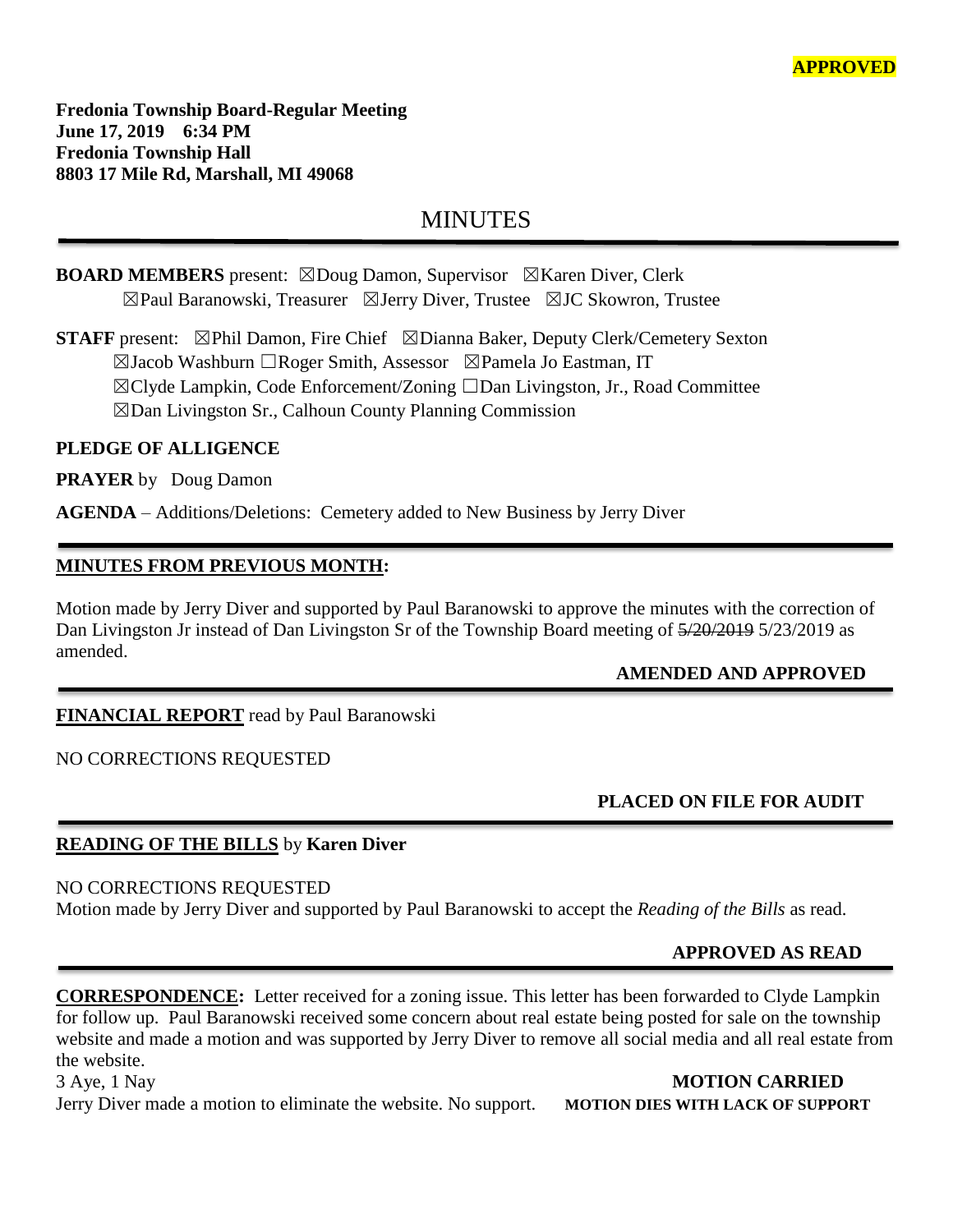#### **PUBLIC COMMENTS FOR ITEMS ON THE AGENDA:** None

#### **REPORTS:**

**Fire Department**: Phil Damon

**Zoning:** Clyde Lampkin

**Ordinance Enforcement**: Clyde Lampkin

**Library**: None

**Cemetery**: Dianna Baker

**Planning Committee**: George Crandall

**IT Department**: Pam Eastman

**Calhoun County Planning Commission**: None

**Road Committee**: George Crandall & Doug Damon

**Old Business:** Golf Cart Ordinance: Matt Saxton spoke. State law changed in the last 3 years or so. Only roads that could be traveled on with the ordinance are those that have a posted speed of less than 35 miles an hour and only licensed drivers, no juveniles. There is currently an online petition in circulation. Cindy suggested having legal counsel take a look the ordinance once drawn up. Jerry Diver stated when the petition has the 2/3 signed which is about 80 signatures then it can be brought back to the board. Paul Baranowski made a motion and Karen Diver supported to have MacFarlane review the prepared ordinance and proposed liabilities for the Golf Cart Ordinance of Fredonia Twp. 2 Aye, 3 Nay

**MOTION DEFEATED**

Noise Ordinance: Doug Damon talked to the Sherriff and Prosecuting Attorney and he said he would prosecute it with no guarantee that it would be a win. If we pass a noise ordinance then a call would be made to 911 and our Enforcement Officer would have to be called out to write a civil infraction citation. Matt Saxton stated there is no law at the county or state level for a noise violation. He stated that the sheriff's department does try to work it out when they get a call and still will whether we have an ordinance or not.

Budget Status: Have another meeting scheduled for June 18, 2019 at 5pm. Karen will post the Budget Hearing in the paper and on the board.

Audit/Township Manager position: Doug wants JC Skowron to oversee the audit. No motions made. Township Hall Rental Deposits: Jerry made a motion and JC supported to eliminate the township hall rental deposit refund. **MOTION CARRIED**

Paul Baranowski made a motion and Karen Diver supported to have 50% of the total rent to be made as a non-refundable deposit to hold the hall with the balance to be paid before the day of rental.

**MOTION CARRIED**

JC Skowron made a motion to have the preliminary drafts of the procedure manuals be given to her for review in the next 25 days. **MOTION DIES WITH LACK OF SUPPORT**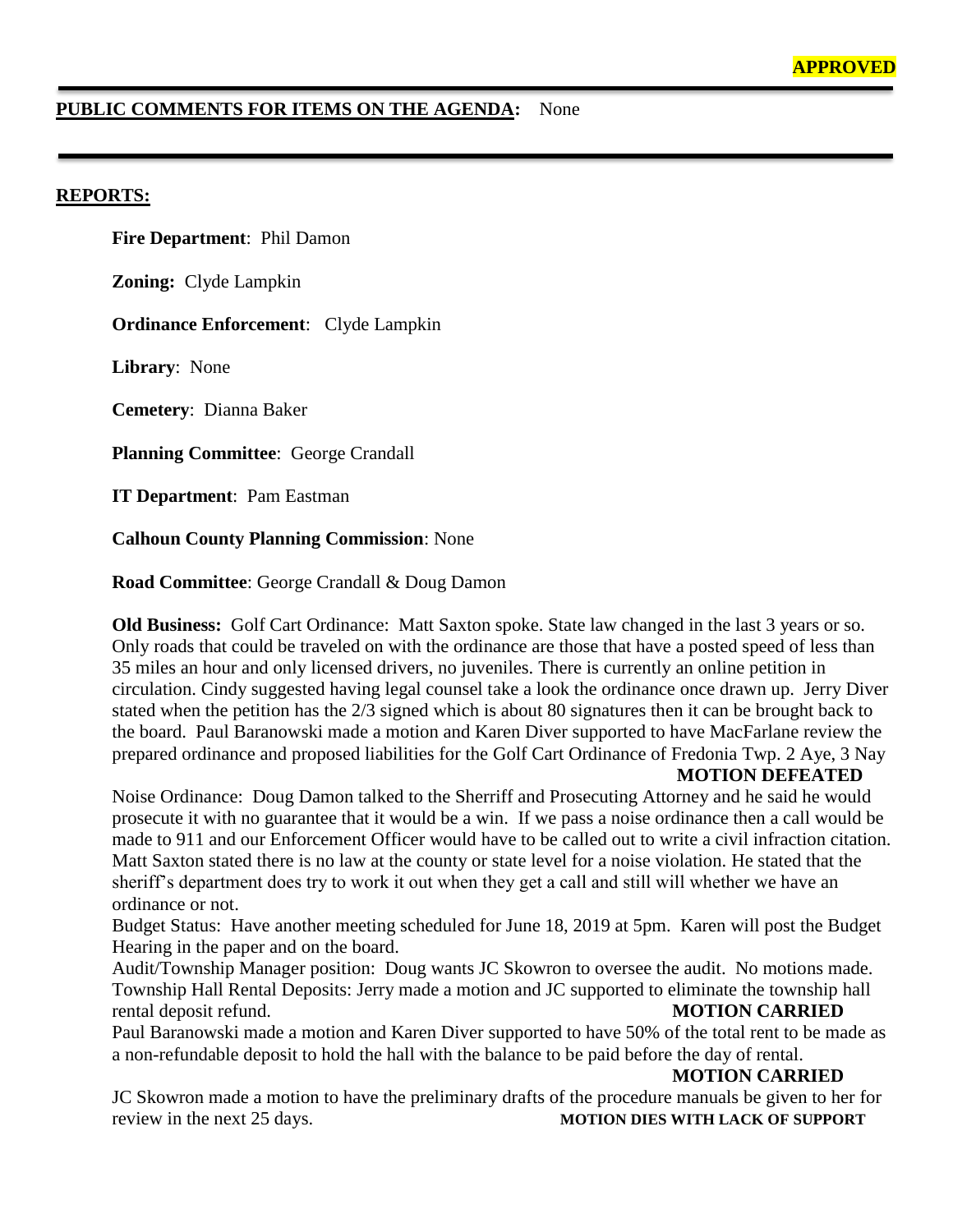#### **APPROVED**

Cash Flow Analysis: Gave a report of the last 5 years showing that we have slowly been dipping into the general fund year after year without accumulating any revenue. Also suggested adding a 1% property tax administrative fee to the tax bills to help pay for several items specific to the property tax function. Jerry made a motion to add the 1% property administrative fee, no support. **MOTION DIES WITH LACK OF SUPPORT**

Paul Baranowski made a motion to add the 1% property administrative fee and Karen Diver supported. Doug Damon didn't want this to happen without any notice to our residents. George Crandall asked if it could be rolled out by adding maybe ½% to start and then increasing to the 1% later. It would generate \$25,000 for both summer and winter bills.

#### 1 Aye, 3 Nay **MOTION DEFEATED**

**New Business:** Key Loggers: Paul stated that it was brought to his attention that we may have key stroke loggers on our computers and that passwords may be compromised. Paul made a motion that everyone change their password to a unique password. **MOTION DIES WITH LACK OF SUPPORT** Paul Baranowski made a motion and Jerry Diver supported to set the system up so everyone can have their unique password and change it on their own every three months. **MOTION CARRIED** Paul made another motion, because of a comment, that all passwords be unique and have the ability to be changed by the end user, the person sitting in the chair. **MOTION DIES WITH LACK OF SUPPORT** Minimum Wage: JC wanted it to clarify that minimum wage is set by federal and state government, which is currently \$9.45. Our lawn mowing contract, being set at \$16/hour, does not set minimum wage for our township across the board because of a contractual agreement.

IT Time Card: Paul had questions regarding the month of May and where the funds will come from to pay for the extra work done regarding the budget. Jerry Diver suggested tabling this, as to where we will find the money, until our budget meeting tomorrow night.

General Ledger Entries: JC said there were several Journal Entries made that should have been done by Karen. Paul agreed and disagreed. We don't have the cash receipting system and the only way to receipt money in is to do a JE. JC made a motion and Paul supported to give her access as "read only" to the BS & A General Ledger system. **MOTION CARRIED**

Paul made a motion to buy the BS & A cash receipting system. JC suggested to review the budget first.

# **MOTION DIES WITH LACK OF SUPPORT**

Cemetery: Jerry Diver would like board permission to cut down the stump near the Snodgrass headstone and to cut down the stump and shoots by the telephone pole and also approval to take out the fence line posts since it not needed since we have added another 3 acres and that is no longer the lot line. Paul made a motion to give approval to remove the 2 stumps and the corner post.

#### **MOTION DIES WITH A LACK OF SUPPORT**

JC made a motion to table this until Jerry & Dianna meet at the cemetery to review.

#### **MOTION CARRIED**

Posting of Minutes, agenda, & announcements: Doug requested they be posted more timely. Investment Policy Resolution: Doug brought forth the Investment Policy. JC made a motion and was supported by Jerry Diver to accept the Fredonia Township Investment and Depository Resolution as presented. Roll call vote: Doug Damon YES, Karen Diver YES, Paul Baranowski NO, Jerry Diver YES, JC Skowron YES. **MOTION CARRIED**

**Public Comment:** George Crandall asked why Paul Baranowski voted no to add the Property Tax Administration Fee after he had made the motion to add it. Paul stated that he gave the information and then proposed it and then when we had the discussion Doug made a good point that we should let the people know and notify them and give them an opportunity to make a comment on it. So he changed his mind because he thought that is the most appropriate action to take. George agreed. George stated that the General Ledger problem should be put on the next agenda as Old Business to see if we have the